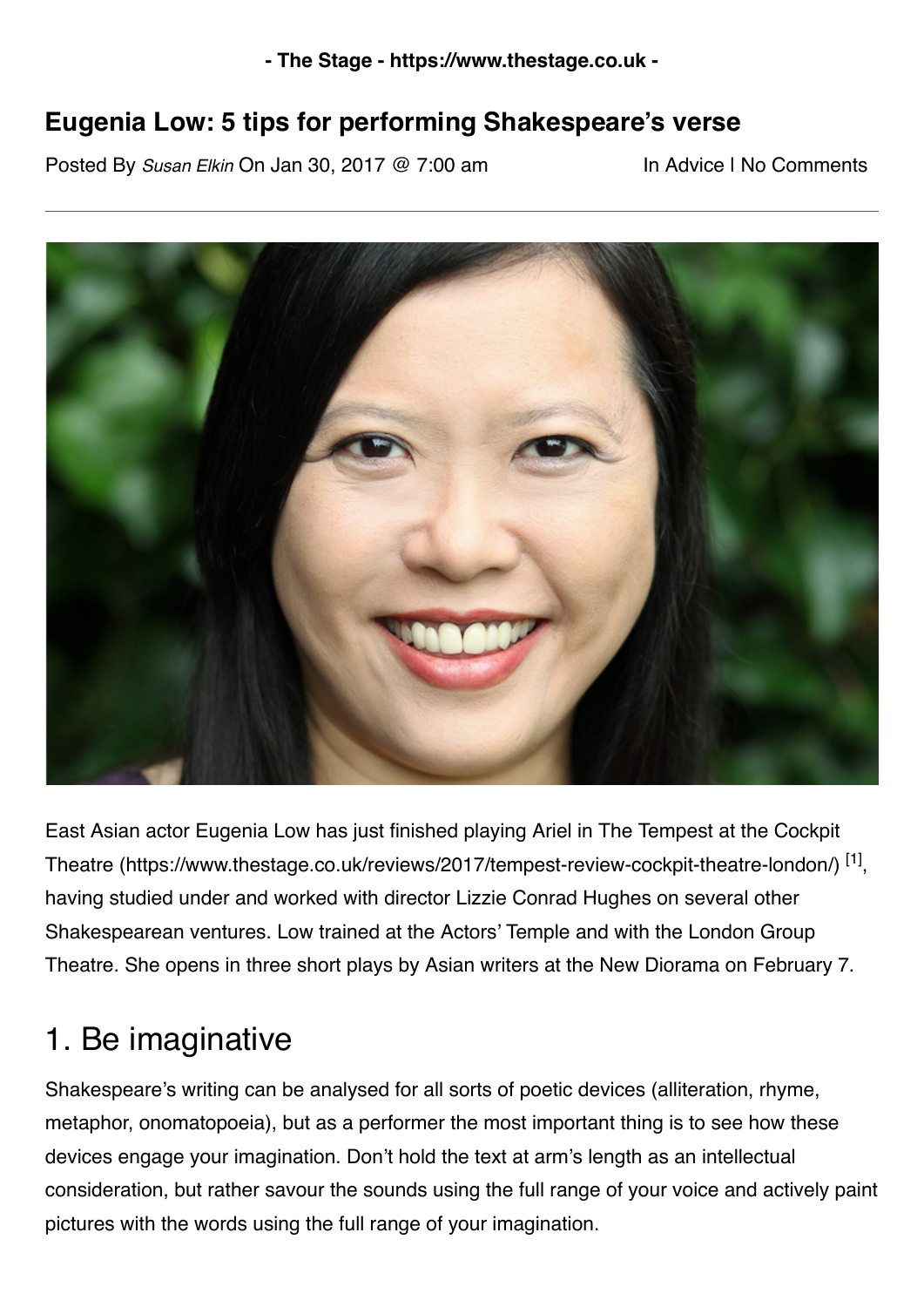### 2. Be energetic

Drive through to the end of lines and don't let the energy drop. The last word of each line is often the most important, so it needs to course with energy. When a sentence or thought carries on beyond a single line, sustain the last word of the first line and use that energy to drive into the following line. Doing this will evoke a feeling in you, connecting you to the thought and thus creating your performance for you. Similarly, where words are repeated, and especially where the 'rule of three' applies ("Words, words, words", "Tomorrow and tomorrow and tomorrow"), set up the idea, build on it and then top it off.

# 3. Be playful

Look for opportunities to be playful within the text and enjoy playing the twists and turns to the full. If your text contains comparisons that set two things off against each other ("Now is the winter of our discontent / Made glorious summer by this son of York... Our stern alarums chang'd to merry meetings / Our dreadful marches, to delightful measures"), commit fully to the attitudes towards each thing that your character has and enjoy hitting both sides to make the apposition clear. Where your text contains contradictory thoughts within a speech ("'Tis but a peevish boy – yet he talks well / But what care I words? Yet words do well / When he that speaks them pleases those that hear"), make the changes clear and specific. Separate the thoughts and moments and enjoy the build-up of fizzing energy.

## 4. Pace yourself

Let Shakespeare guide the pace at which you speak the text. If you have a tendency to speak quickly, be aware of the techniques Shakespeare inserts into his writing to help slow you down when the verse needs it. The use of monosyllabic lines ("To be or not to be", "Wilt thou be gone? It is not yet near day", "In sooth, I know not why I am so sad") positively invites the actor to slow down and give full consideration to each word. And notice the numerous occasions when pairs of words invite clear separation. When the end consonant/vowel sound of a word is the same as the start of the following word ("unable limbes", "fowle lake", "I'ld divide", "that thou", "thee in"), don't elide the two words together. Instead, finish the first word fully before starting on the next.

# 5. Find the groove – then break out of it